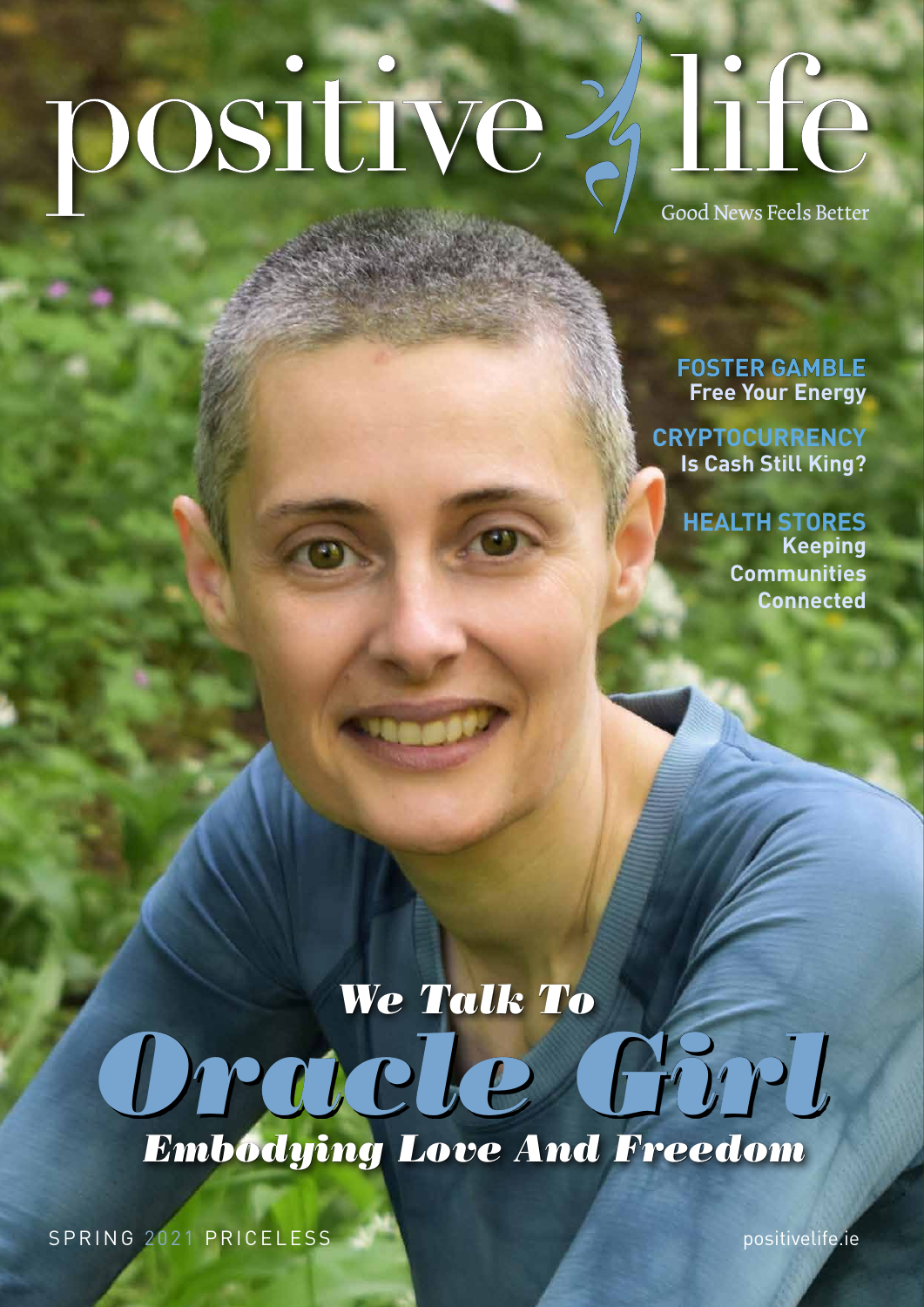### POSITIVE MEDICINE



# *natural boosts*

HOW TO TAKE CONTROL OF YOUR HEALTH THIS YEAR. by Michelle Sanchez - Naturopath, Nutritionist and Medical Herbalist

Taking control of your health and making your wellbeing a priority has never been more important. With so much uncertainty happening in the world, it's important to maintain control of your physical and emotional health, and avoid feelings of overwhelm, stress and anxiety.

So, if you've let your health slide, or you're not feeling as energised and focused as you should be, now is the time to empower yourself and take back the reins.



**"If you want to make your health a priority this year, then why wait? Get started as soon as possible."** 

### **What factors can compromise your health?**

Chronic stress negatively impacts health, and can cause a host of complications and conditions, including depression, infertility, fatigue and heart disease. When you get stressed, your nervous system responds by releasing the hormones cortisol and adrenaline into the bloodstream. This is known as 'the fight or flight response', and it results in certain changes within the body, to enable you to deal with stress accordingly. Constant stress changes the way your body functions, and can affect your hormones, blood pressure and digestive function.

A poor diet that is high in sugar, refined carbohydrates (bread, pastries, pizza, cakes, pasta), fizzy drinks, juices/ cordials, junk food, pasteurised dairy and trans fats promotes inflammation and robs your body of essential nutrients. Sugar (in all its forms including refined carbohydrates and sweetened drinks) spikes your insulin levels, causing weight gain and blood sugar imbalances.

Lack of exercise makes you feel sluggish and can contribute to weight gain. Exercise helps strengthen your muscles, including your heart muscle, which is essential for pumping blood around the body. It also keeps your blood vessels healthy, your cells well oxygenated, and your immune system strong.